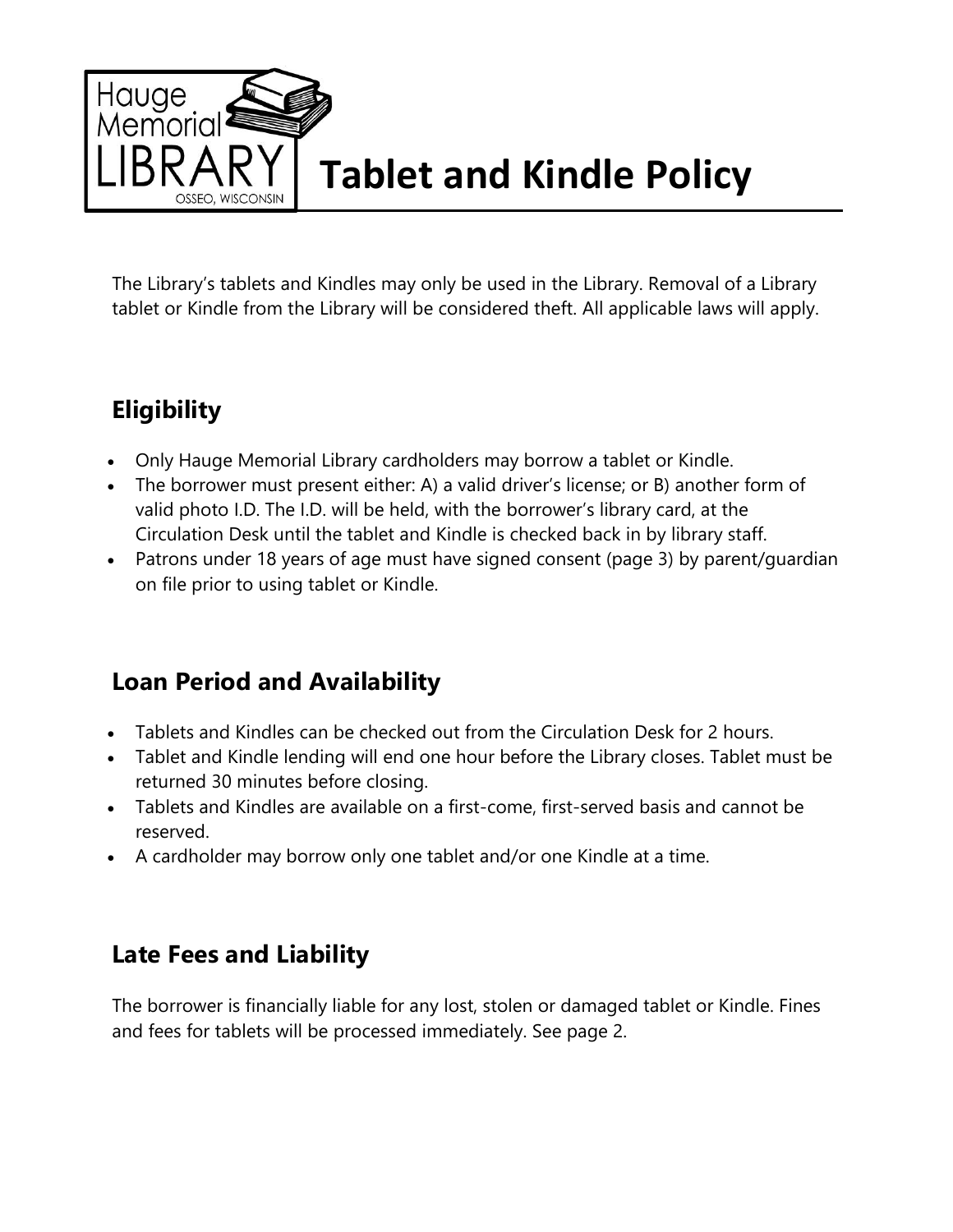| <b>Description</b>                                                                                                                                           | <b>Fines/Fees</b>  |
|--------------------------------------------------------------------------------------------------------------------------------------------------------------|--------------------|
|                                                                                                                                                              |                    |
| Damaged power cord.                                                                                                                                          | Replacement cost.  |
| Damaged tablet or Kindle.                                                                                                                                    | Repair cost (up to |
|                                                                                                                                                              | replacement cost). |
| Lost or stolen tablet or Kindle. (If tablet or Kindle<br>was stolen, the borrower is responsible for<br>submitting a police report to the Library Director.) | Replacement cost.  |
|                                                                                                                                                              |                    |
|                                                                                                                                                              |                    |

## **Limitations on Tablet/Kindle Use**

- Printing from tablets and Kindles is unavailable.
- The borrower must not leave the tablet or Kindle unattended. If a borrower must leave for a short time, the tablet or Kindle may be left with a staff member at the Circulation Desk with the understanding that the tablet's or Kindle's check-in time will not be changed. If an unattended tablet or Kindle is retrieved by a staff member the borrower's tablet or Kindle borrowing privileges will be suspended.
- Borrowers wanting to preserve their files should e-mail the files to themselves.
- Library staff may be available to provide only minimal technical support.
- The Library assumes no responsibility for any damage to Library users' personal devices, software, files, and/or equipment. Tampering with Library equipment or attempting to access or modify the operating system or any other software or programming, including bypassing security functions, is prohibited.
- No filtering (blocking software) is used on the tablets; however, parental controls are available on the Kindles.
- The tablets and Kindles may not be used to engage in illegal activities or to disturb other patrons. If asked to refrain, you must comply immediately. Failure to comply may result in loss of tablet or Kindle privileges.